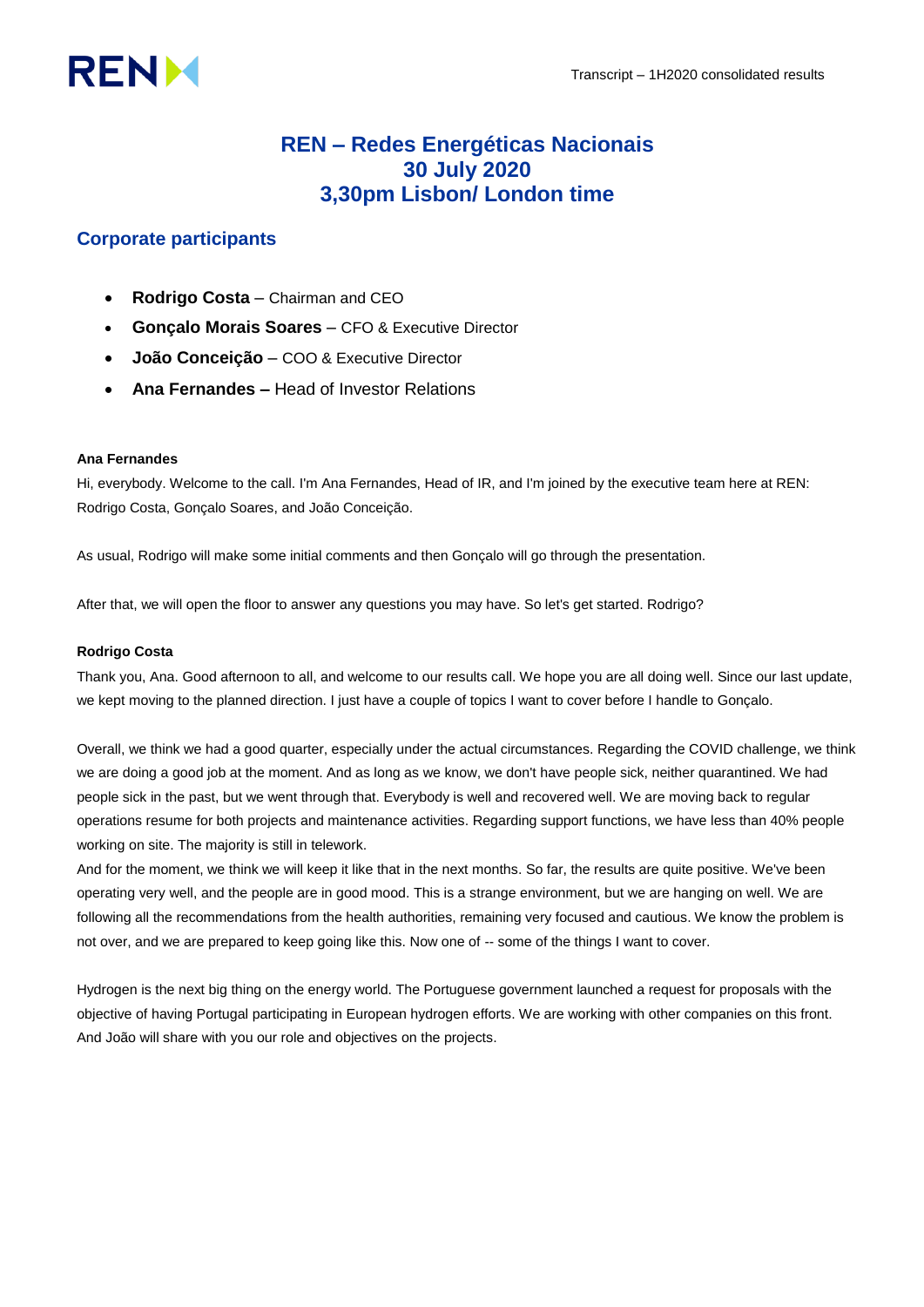

On 1 of our favorite topics, the special tax says, no news for the moment. The government just very recently made some public comments live on TV, referring that [sales] is supposed to follow the decrease of the tariff deficit in the coming years. I'm not sure if this is good or bad news, but the fact is we are still waiting for their decisions.

For the moment, we don't know when this is going to happen. We hope this will materialize this year, but we must keep waiting for their decisions.

Recently, we had more developments on the public prosecutor investigation on the energy PPPs of 2007. Regarding REN, the judge's decision does not challenge our current executive governance model. Our Board confidence on the REN defendants remains unchanged.

We trust they will keep performing their duties at their full capacity. Our boards keep tracking and discussing the process on a permanent basis following the best governance models, and we will always act on the defense of the company's values and reputation. As we move to the end of 2020, we will feel we managed to accomplish the majority of our objectives, for sure, facing extra challenges in this first semester that will extend to the coming months, but we remain very committed to our strategy and the principles we share with you.

Both in Portugal and Chile, we remain positive regarding our operations and performance, and we will cover that.

Regarding the future, as we stated in our last General Shareholder Meeting, we have a major role to play on the decarbonization of the economy. The Portuguese government is fully committed to be on the forefront of the European effort. And we are sure REN will be an important catalyst and country partner.

There are multiple projects where we will play a role. The coal generation shut down, new wind and solar projects, new highvoltage transport lines, interconnections, the hydrogen transport and storage, the future will require our expertise and operational capacity, and we are ready to deliver. Being a private corporation that delivers a critical public service, we know we must preserve a solid P&L, and we do that based on very good human capital and culture that allow us to keep our ambition of managing a flawless operation framework.

We believe we achieved a good balance between our corporate and social objectives. The way we have been handling the COVID crisis has been very important to test our internal organization and culture. As you are able to see, we keep doing a good job in all fronts. And now Gonçalo, it's your turn.

#### **Gonçalo Morais Soares**

Good afternoon to you all. So let's turn to the presentation. If you want to turn to Slide #2 and to the highlights. So it's nothing out of the ordinary. EBITDA came down around 4.2%, completely as they're within the expectations, basically pressured by asset remuneration, which in itself is basically explained by the fact that the rates of return have come down more than any changes in assets. It's basically the rate of return and also the new gas regulation.

On OpEx. It's also something that contributed to EBITDA coming down. I will go into the detail. And then Chile, because one of the companies did not exist in the first half of the year, provides positive impact in these number. On the financial results, you continue to see the cost of debt stable versus the first quarter coming down versus 2.2% last year, now at 1.9%. And you also have an effect of dividends, which, last year, were some of them, and I'll explain that a bit slightly later. And so we also have a positive impact on that line on a year-on-year basis. And then below EBITDA, you have a positive nonrecurring impact of some tax recuperations that we have. These were court cases that we were having with the tax authorities here in Portugal and also something in Chile and I'll explain that. And that provided also a nonrecurrent positive impact in this quarter.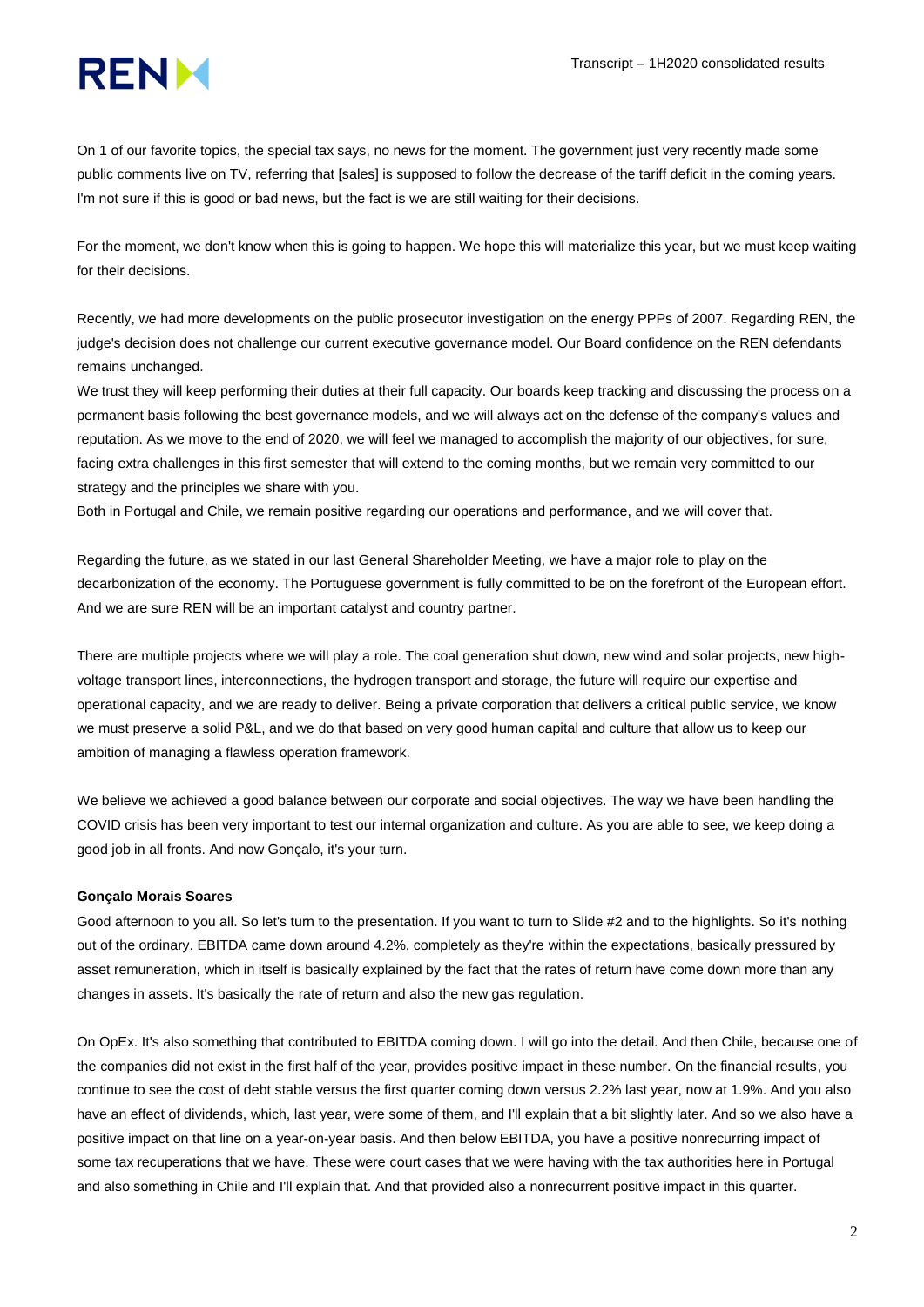

Slide #3. I'll keep as usual. So it's just the main numbers so that you can look at them. But if you want to go to Slide #4, and this refers to COVID. This is very much in line with the messages that we gave you in the first quarter. So COVID has not had a material impact in our company. So what do we see? We see basically, and first a delay in some investment execution. We are recuperating well. So operating areas are recuperating well. And so the delay in CapEx, we are anticipating this 5% to 10%, I would say, delay versus what we have in budget. I think that [João's teams] are performing very well. We may even recuperate a little bit more, but we'll have to wait. But either way, you will not have a big delay here. You'll probably have a larger delay on transfers to (inaudible). Because as we explained also in the first quarter, there is a couple of projects, two projects. Those 2 projects account for about EUR 65 million of CapEx. And so if one

order [to by the way], it implies a big delay in terms of transfers to REN. That being said, if you join that with the fact that the rate of return is higher, it has a very limited impact in terms of EBITDA.

Chile. In terms of CapEx, also has some delays. So I'll explain that. So it's not only in Portugal. It seems wherever (inaudible). I'd say that the other part is that, while in Portugal, we have the rates of return compensating this. In Chile, it's not really true because regulation and how we account for it is different. So these were constructions and projects that were scheduled to be executed in the middle of the year, or there will be a little bit later.

So that will have a slight negative impact in the full year. But as I said, we are not expecting with everything, all of the impacts together, we are not expecting any impact in terms of EBITDA. So we are expecting EBITDA to come up in our expectations, okay? Additional costs at this time are not material. I'll explain that a little bit more, but the net impact of those additional costs is not material. We were talking about EUR 200,000, EUR 300,000 in total at most, okay?

Just talking a little bit about tariff deviations. So those -- that is the item that has, I'd say, a larger impact. It's only in the balance sheet. It may be around EUR 60 million, EUR 70 million. That does not mean that we forecast net debt to go up EUR 60 million or EUR 70 million. We forecast net debt to actually go up much less than that. I'll cover that. But then this might be the impact in terms of tariff deviation within the year. We have to wait a little bit to see how, in electricity, demand recuperates. So it's a little bit hard to tell you, but this gives you a ballpark figure, which is not very different also from what we already told you. And actually part of this number that I'm telling you probably is not all COVID related. So part of it is COVID related because there were impacts that happened mainly in electricity. But in other areas of tariffs deviations, they are not all of them related to the fact that there was COVID, okay?

So moving to Slide #5 and looking at the evolution of the bond yield. So they kind of came down a little bit again, but on average, it implies that base RoRs are slightly higher than what we had anticipated. It's not a lot higher, but we are talking about 10 -- with a bit over 10 basis points higher than we anticipated. So they are now in base RoR electricity around [4.6] last year, and they were at [5], and full year, it was [4.9]. So they are a little bit -- they are lower. We expected them to be lower but they are not as low as we anticipated.

This is still the main impact that we have in terms of EBITDA, and we will see that in the coming slide.

Just to tell you that this 10 basis points and looking at those impacts that we saw and we were forecasting in terms of EBITDA, every 10 basis points is around EUR 3.5 million more -- if you have an EBITDA. So all of this is something that then contributes to the fact that EBITDA -- we are foreseeing to remain basically stable versus what we have as expectations. In terms of CapEx and moving to Slide #6.

So CapEx is growing. It is still early stages to give you any idea, but as I told you, we are still expecting to have a strong CapEx numbers.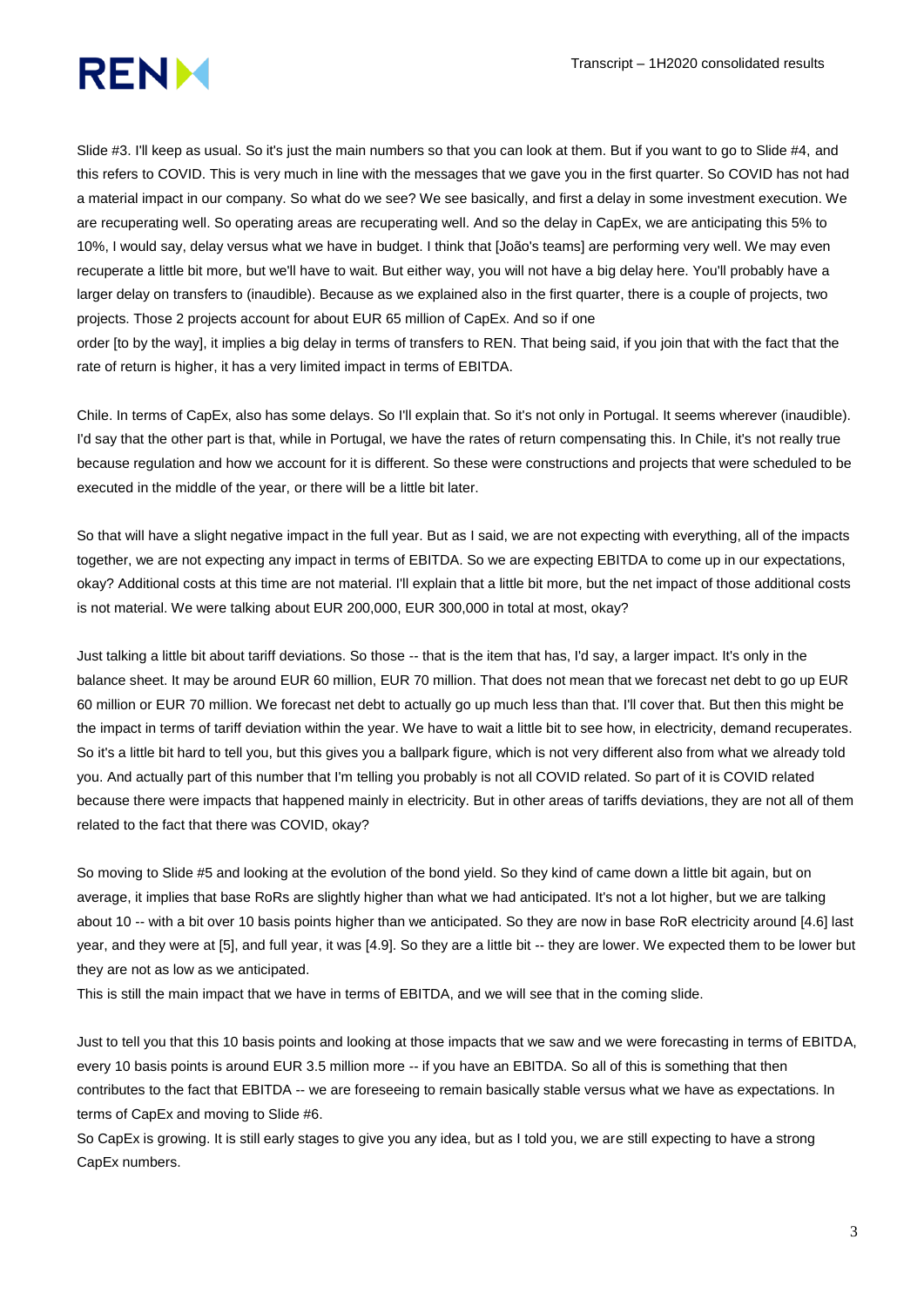

We were seeing CapEx growing on the back of already the carbonization path and strategy that the Portuguese government has. And so we already anticipated that CapEx was going to grow -- to growing in Portugal. And so this is what we will see, even if you have that [tax] delay, I think we will still have strong numbers. We are not anticipating that at the end of the day, you would have lower numbers that you have in the previous year.

So I think that will probably -- we will probably be within the same kind of range, okay? And as I told you, these delays impact not only Portugal, but also a little bit Chile. In terms of CapEx, you will see that recuperation happened within the year. So within the year, probably the CapEx number for Chile will be the one that we anticipated for the full year. Just as the fact that if they are delayed in terms of conclusion around 6 months, it has a slight impact in terms of EBITDA. Anyway, you can see that here, Transemel is already contributing around EUR 6 million in terms of CapEx for the first half of 2020 since last year, they were not in our account.

Looking at Slide #7. I'll just point out the fact that, as you can see, electricity is almost stable. You see that with premium is growing almost EUR 29 million and without declining EUR 30 million. So you see electricity rate very much stable. We see Portgás rate also gas distribution pretty stable. And then what you see pushing down is basically natural gas transmission.

Moving to Slide #8, and this is the story that I said before, what you see is that there is no big impact in terms of remuneration coming from decrease of asset base. It is basically all in terms of reduction of the rate of return, which comes on the back of, one, the decrease on the rates in the market; and two, on the change of regulation for gas.

Okay, so moving to costs and looking at Slide 9 and 10 afterwards. This is 9. What you see is that looking at overall cost in noncore, and we'll see that in the next slide, there is an increase. We'll go into that, but it's basically related to imports and levies in the footfall, but those are in these EUR 7 million, those account for more than EUR 4 million of increase. So the rest, the other EUR 2.8 million are in core OpEx, okay, which represents 5.7%. Of those EUR 2.8 million, what you see is that Transemel represents 1.7%. So it's the new company that is here that was not before. And I would also point out that so that COVID, as I said, is basically the same as in the first quarter. So we are talking about [EUR 900 to EUR 1 million] in cost. But then if we take out not only the impact in tax -- or the tax yield and the fact that some of these are donations and have special tax treatment.

And the second fact that then you have other savings, gas, travel, et cetera. And the idea that we have is that up until now in terms of cost, this has a net impact of around EUR 250,000. So it is not -- it is some money, but it is not material in our account. Thirdly, and just referring to forest cleaning. So forest cleaning, again, is around the growth of EUR 3.4 million versus 2019. So this is a big number. This is not completely unforeseen by us. So we already had a big increase in our budget for this, okay? So this partly relates to the fact that we are anticipating and we anticipated a lot of worse in the first half and the first quarter of this year versus what we have done last year. So part of this relates to that. So we are not anticipating that the cost that we have now are going to be the double in the year. And they are still going to grow, but they are not going to be the double. So we have around EUR 4.6 million of costs, more or less, give or take, EUR 4.5 million relating to this. This is not going to be a double. They are going to grow, but probably the growth is going to be the same or even smaller year-end than it is now, okay?

And so we know that if you ask us if we are spending a little bit more than we anticipated, a little bit, perhaps, but it's not material. It's not a big part. What we already knew in our budget that we are going to spend much more in forest cleaning. And so this is not something that you will -- you should replicate 2x versus next year. So last year, we spent around EUR 4.4 Million in this account, in these kinds of spending. So I would say that we'll probably end up spending less than that amount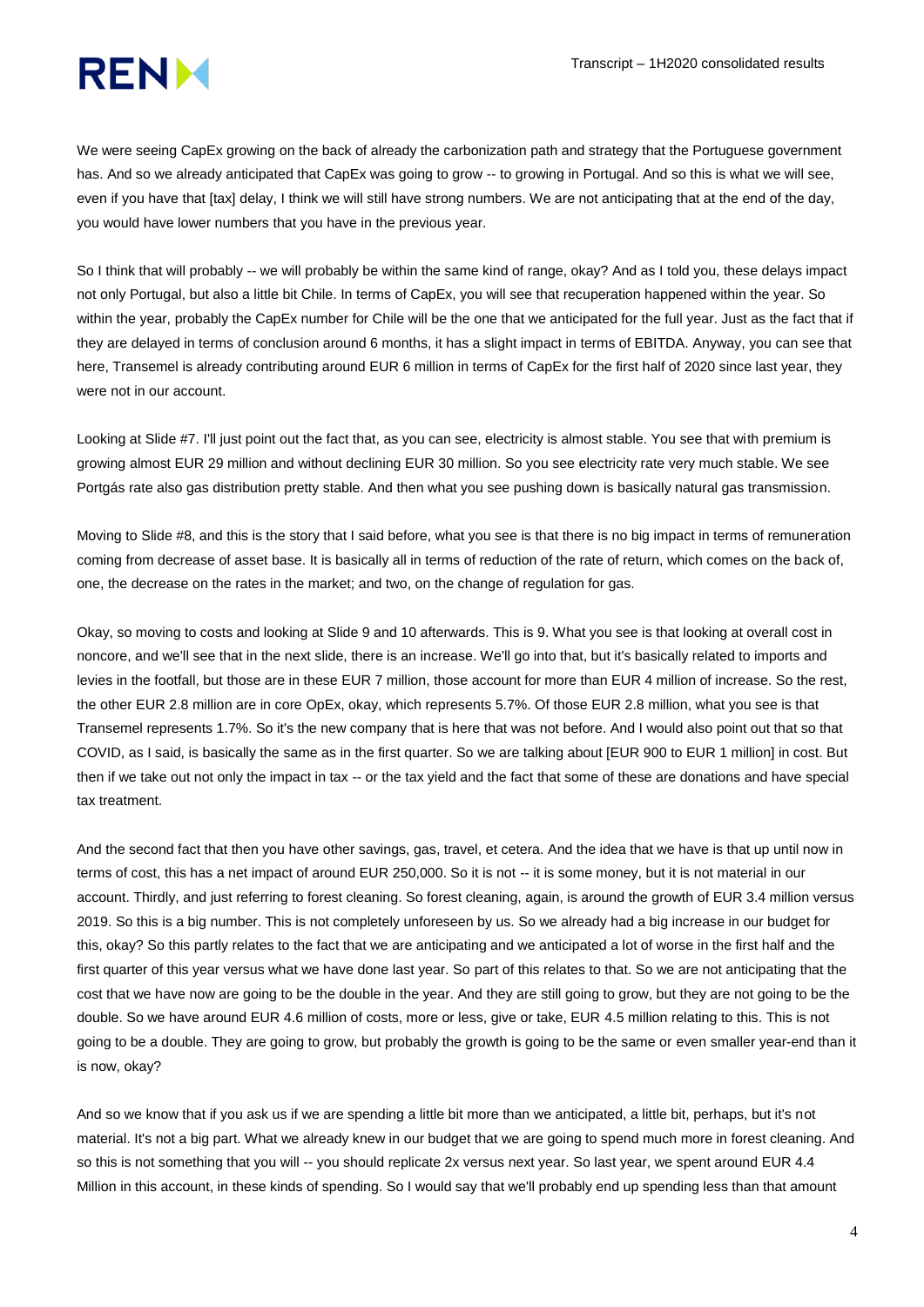

plus the variance that we have now, okay? So we are going to clearly reduce the year-on-year increase because I think that we spent more last year in the second half than we are going to spend now, okay?

So that relates to that main impact, which is the forest cleaning, which is a big number in terms of the cost as of now, okay?

So going to Slide #10. What you see is the noncore. So basically, it's just basically, it's in the ITC mechanism relating to imports. There's a big increase there of EUR 0.7 million. Then there's several and [there's the subsoil occupation life] is basically in Portgás. So -- but this is all, let's say, pass-through costs and nothing to worry about here.

Going to Slide #11. So this is basically just a summary of the EBITDA evolution, just pointing out Transemel. So it's going at 3.3% and are contributing with [3.3] versus last year. So Transemel is, as I told you, a little bit below our budget because of those [lines], okay, that I told you about. On the other side, the Electrogas is actually a little bit above and is growing versus last year. So I think that at the end of the year, versus what we have, you don't have these numbers, but what we have in budget, perhaps this will have a slight negative impact. But I don't think it will be compensated by other things, and that's why we are telling that EBITDA should stay within the expectations that we have before.

Going to Slide #12, and looking at below EBITDA. So depreciation, no news, basically everything as expected. Taxes, as we - - as I told you, apart from the special levy, bad news that is still there, but that you already know. On the taxes, we have an effective tax right now of around 22.6% versus what you should have, which is something between 28% and 29%, around 28.5%. And that relates basically 2 or 3 things: One, is that court case that we won. This was related to something that occurred in 2010, believe it or not.

And so we won it now, and it represents EUR 3.7 million. The second thing in Portugal, which is something which is usual, which is benefit for R&D are a little bit higher this year. So it's called [CFD] in Portugal. So they also contribute a little bit more positively in the tax rate at this stage than they usually do. But it is a normal kind of tax benefit that we get. And then thirdly, we have around EUR 900,000, which relates to Chile because these are taxes that when you distribute taxes within Chile to different companies within Chile, you can ask them for the reimbursement of the tax that you pay on those dividends. And this is the amount that we received relating to 2017.

On the financial results. So what you have is, I'd say, basically two impacts: One, is the one more related to dividends, okay? And that's around EUR 2 million. That's the fact that [Redes] Electric dividend increased a little bit. And secondly, the fact that the dividend that we received from Mozambique last year exceptionally was only received in August.

Normally, it's in this quarter, but last year, it wasn't. So since this year, it was again received in the normal quarter. It has a positive impact year-on-year of around EUR 1.6 million. The rest is the positive impact of EUR 3.4 million in terms of financial costs, which is, I'd say, two opposing factors: One is the growth of net debt that would contribute with, let's say, with a EUR 1.4 million, EUR 1.5 million of more cost. The other one is the decrease of the average cost of debt, which would pull it down close to EUR 5 million, and that's what gives that EUR 3.4 million net impact that you see there, okay?

Looking at net debt, I'd say that it is stable versus first quarter. And again, we reiterate that for the rest of the year, it should be stable. So if it's not [1.9], it should be [1.8]. So we are not going to be very different. We remain with strong liquidity close to 3 years of financing up in advance.

So I'd say nothing new here.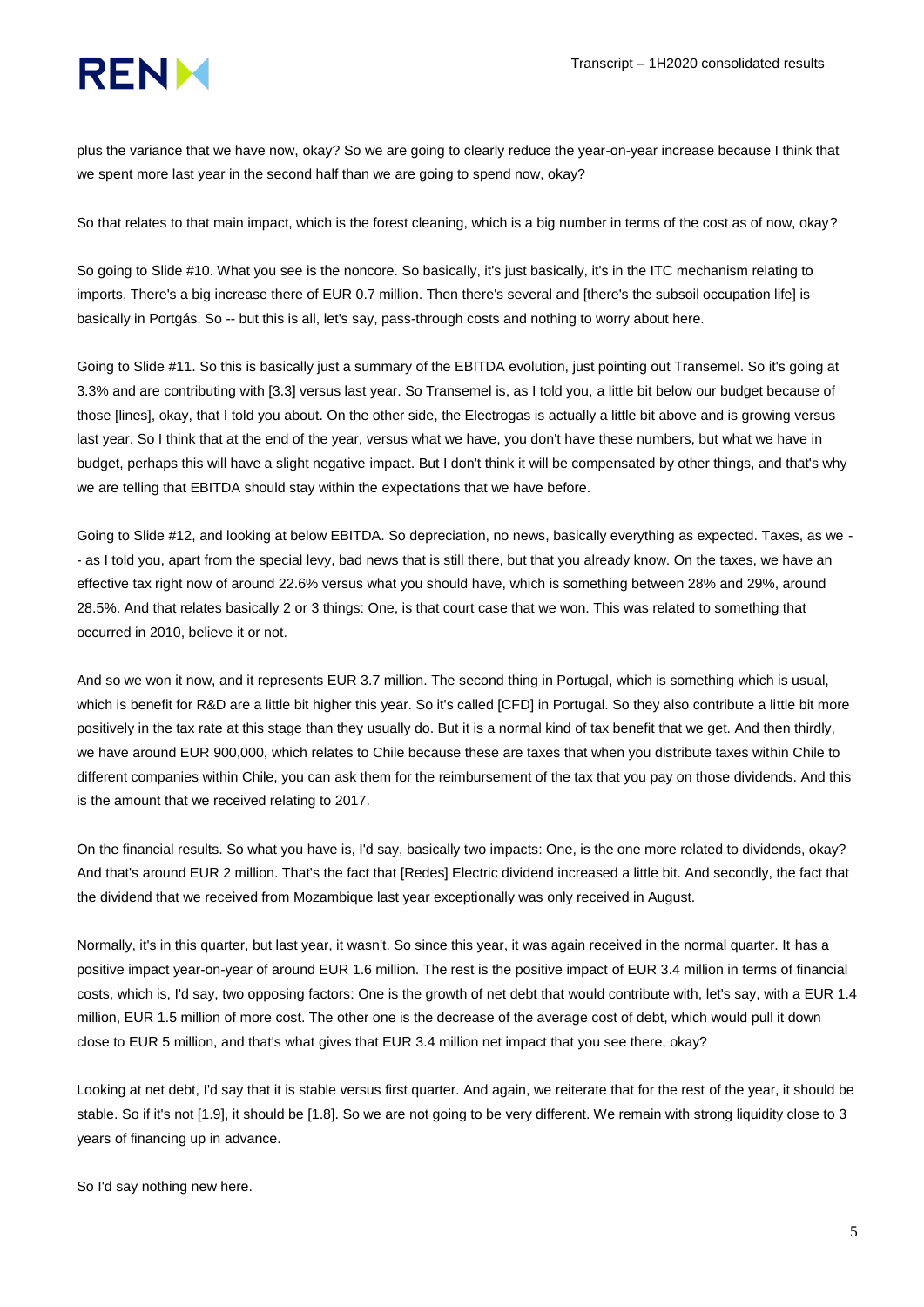

Going to Slide #13 and looking at net debt. You see this small increase in terms of net debt overall. There is, as I said, already some impact of, I'd say, of tariff deviations at this stage. It is also around EUR 6 million that you already have in these accounts versus the end of the year, give or take, okay? And so that probably can increase a little bit until the end of the year. But at the same time, if you ask what is more or less our idea in terms of net debt? And it is a small increase versus where we are. So we are not anticipating it to grow much more than EUR 10 million or EUR 20 million versus where we are now, okay? So that said, should be around EUR 20 million or EUR 30 million versus where we were at the end of the year last year, okay?

And Slide #14, just a summary of net income. So nothing more. So basically, what you say -- what you see is below EBITDA impact that compensates for the sale -- and for the above EBITDA impact, okay?

And in terms of final remarks in #14, nothing very much. As I said, we had a lot of stability in the face of the COVID crisis. I think that looking forward to the full year, we are anticipating, as I said, EBITDA, very stable in our projections with no surprises. And so I think that as usual, and as you like it, things are going according [to normal]. So I would then end the presentation, and I would open the floor for your questions.

# **Q&A**

#### **Sara Piccinini** - Mediobanca - Analyst

So the first question is on net debt by year-end. If I'm not wrong, you were guiding for EUR 50 million increase on the full year, now you are expecting EUR 10 million to EUR 20 million. So is this improvement correct? And what has changed versus your previous expectation?

So this is the first question. The second question is on hydrogen. I know you are going to provide more details, so we would be very interested in understand what would be the role of REN into these projects? And if this could represent an opportunity for the company to restart investments in gas transmission and therefore, speed up the [RAB] growth in the future? The third question would be linked to this one. So if we will see more investments and possibly RAB coming back to growth, would you then reconsider your dividend policy if you had to increase the CapEx? And finally, just a question on M&A. If you see the opportunities for increasing investments in LatAm and if you are currently looking into any opportunity in LatAm or in Portugal?

#### **Gonçalo Morais Soares**

So to confirm, yes, there wasn't any specific changes. Sometimes we we fine-tune a little bit the forecast, so to be clear. So last year, we ended at (inaudible), okay? What we are saying is that it should be around EUR 30 million more than that. A little bit more, a little bit less, it should be around EUR 30 million more than that, okay? So the increase in the other items, which is the tariff deviation is partly compensated by other things versus what we had expected. But there isn't anything that's changed. It is more just the fine-tuning of the forecast, okay? I'll pass it to João for the [LatAm].

### **João Conceição**

Regarding the hydrogen, basically, we have -- we consider that we have basically two roles: the first role is a generic role, like Sara mentioned, and has to do with the fact that one of the objectives of the hydrogen policy is to blend in hydrogen with natural gas. Therefore, there will be some CapEx that will be needed, both in the transmission infrastructure as well as the storage infrastructure, the existing natural gas transmission and storage infrastructure.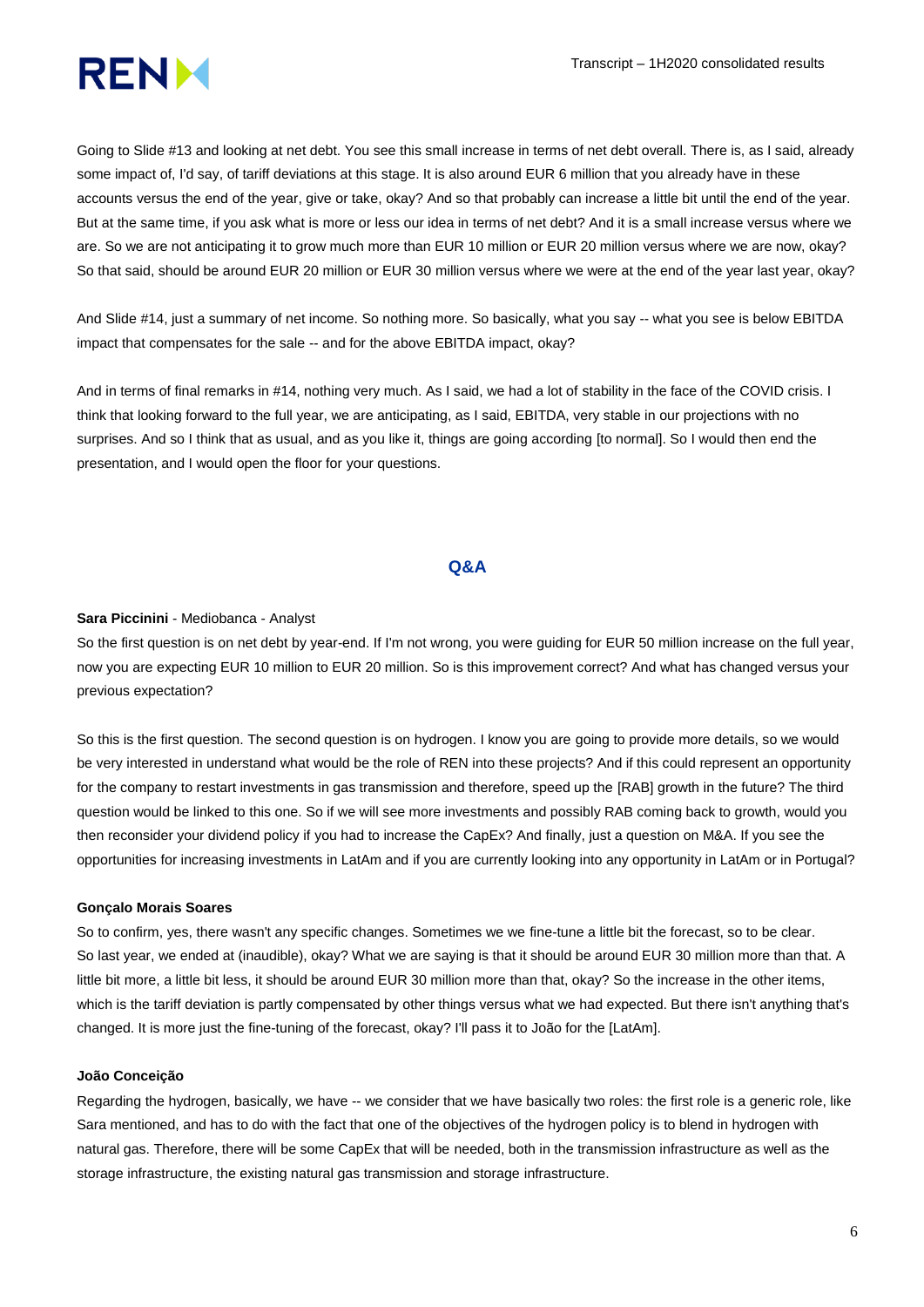

The second role is the specific role of our involvement in the Sines project. And there, we also want to be focused on infrastructure management not only the natural gas or electricity infrastructure that will be needed, additional to the existing one, to support all the value chain of this project as well as some needs on the hydrogen part also for transport, storage and eventually exports in the case that this project as is successful in exporting, mainly to our counterparts in the Netherlands.

So basically, these are the two roles that we've foreseen for hydrogen. We want to be very focused on what we are able to do and what we are good in doing it, which is the management of infrastructure. We don't want to go into other areas besides these ones. And then this is a long-term debt. The figures -- the CapEx figures are still very preliminary, but the signals are good. And to mention, for instance, the regulator in our -- in the recommendation of our investment plans, they specifically set and foster us to present project and investments on the new additions of the investment plans covering these renewable gases and specifically hydrogen. So the mood is there, and we hope that we can make this a reality.

#### **Rodrigo Costa**

On the -- on your last question, Sara, we are not planning to have any change in terms of direction in our previous strategies regarding the dividends, neither in terms of investments. We are not now planning to do anything else for the coming months. We don't have any projects open at the moment. And now we want to focus, basically, on recovering the projects that got some delays and keep doing a good job with the Chilean operations, which you can see that we are doing. And that the plan now is to keep moving as planned.

And we don't think that the investments that we need to do will require any change in that policy. At least that's what we see for the moment. You heard João, you heard Gonçalo, and that's the course of action.

#### **Gonçalo Morais Soares**

Just to complement on the question you asked about the M&A. No, we are not looking at any M&A on Chile or whatever, on the regions that you have, okay?

#### **Jorge Guimarães** – JB Capital Markets – Analyst

I would like to go back to the hydrogen and to the Sines project. I know it is still in very early stages. But if going ahead, what timing would we be talking about for the plan? And what type of CapEx for REN would we be talking about? This will be the first one. And the second one, if in the end, the decision is to blend 10% or 20% of hydrogen into the gas network (inaudible) the gas leaks that goes into pipe. What would be the required investment in storage and gas transportation? And just a final one, a clarification on something that Gonçalo was mentioning. I understood that the sensitivity of remuneration to 10 basis points movement in RoR was EUR 0.3 million or EUR 300,000. Is this correct?

#### **João Conceição**

Thanks, for your question. Well, regarding many of those questions, both in terms of timing and CapEx. As I told you, it is a little bit early just for you to have an idea. The time frame we see for this project to be presented to apply for the public funds from EU, it will go on through this current year. Hopefully, if we have some decisions by the end of the year. So in terms of timing, I would say that (inaudible) then 2022, we will have anything on development in terms of CapEx.

In terms of figures, again, it's a little bit early. It will depend on the type of the size of the project that will be done. And the targets are there for set by the national policy. Like you said, the visage to reach 10% to 15% blending by 2030, 5% by 2025. Meaning that no one is expecting to have any specific figure or significant figure of blending before those years. So it's a little bit -- we are assessing the values, but it's a little bit too early to give you an exact figure because we might -- we are still evaluating which type of project and which type of solutions need to be done.